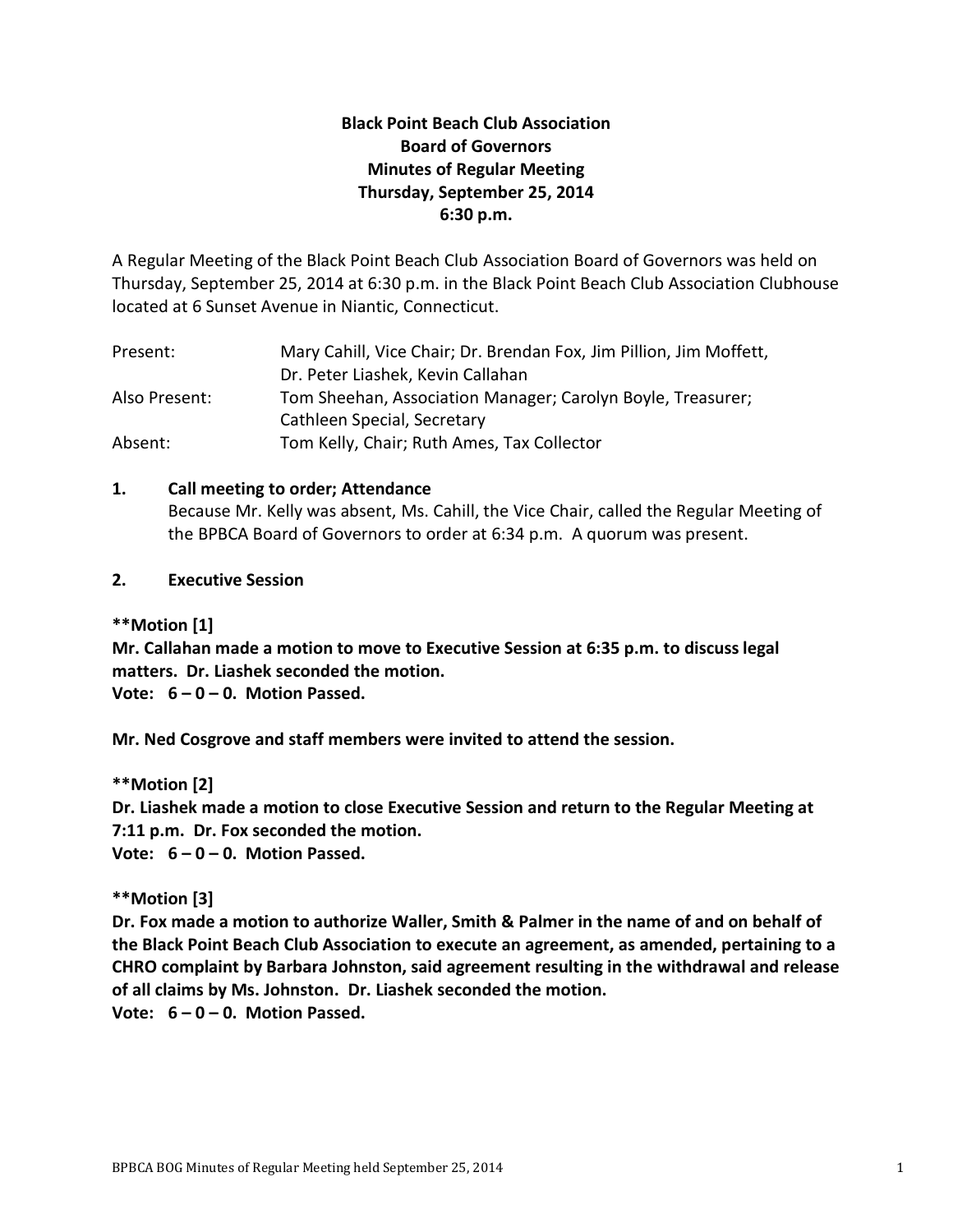# **3. Approval of Minutes**

**a.** Ms. Cahill called for a motion or discussion of the minutes of the Regular Meeting held August 28, 2014.

# **\*\*Motion [4]**

**Mr. Callahan made a motion to approve the minutes of the Regular Meeting held August 28, 2014 as presented. Dr. Liashek seconded the motion.**

**Vote: 6 – 0 – 0. Motion Passed.**

**b.** Ms. Cahill called for a motion or discussion of the minutes of the Annual Informational Meeting held August 30, 2014.

# **\*\*Motion [5]**

**Dr. Fox made a motion to approve the minutes of the Annual Informational Meeting held August 30, 2014 as presented. Mr. Callahan seconded the motion. Vote: 6 – 0 – 0. Motion Passed.**

# **4. Reports**

# **Association Manager's Report – Tom Sheehan**

Mr. Sheehan presented his report covering the period from August 28, 2014 to September 25, 2014 (see attached).

# **Treasurer's Report – Carolyn Boyle**

Ms. Boyle reviewed the tax report as of September 25, 2014. The Total Income budget for the fiscal year 2014-15 is \$259,200; the income to date is \$230,139. The Total Expenses budget for the fiscal year is \$259,200; the expenses to date total \$89,617. The only expense that is over budget is for Beach Patrol. The overage can be attributed to the good weather. Mr. Sheehan noted that he had requested a Beach Patrol budget of \$7,000 but the Board allocated \$6,000. The long-term capital account currently holds \$68,848; \$8,500 is budgeted to be transferred to that account this year. Mr. Pillion inquired about the status of the audit. Ms. Boyle is compiling the information and will submit it to the auditor.

# **\*\*Motion [6]**

**Mr. Pillion made a motion to accept the Treasurer's report of September 25, 2014. Dr. Liashek seconded the motion.**

**Vote: 6 – 0 – 0. Motion Passed.**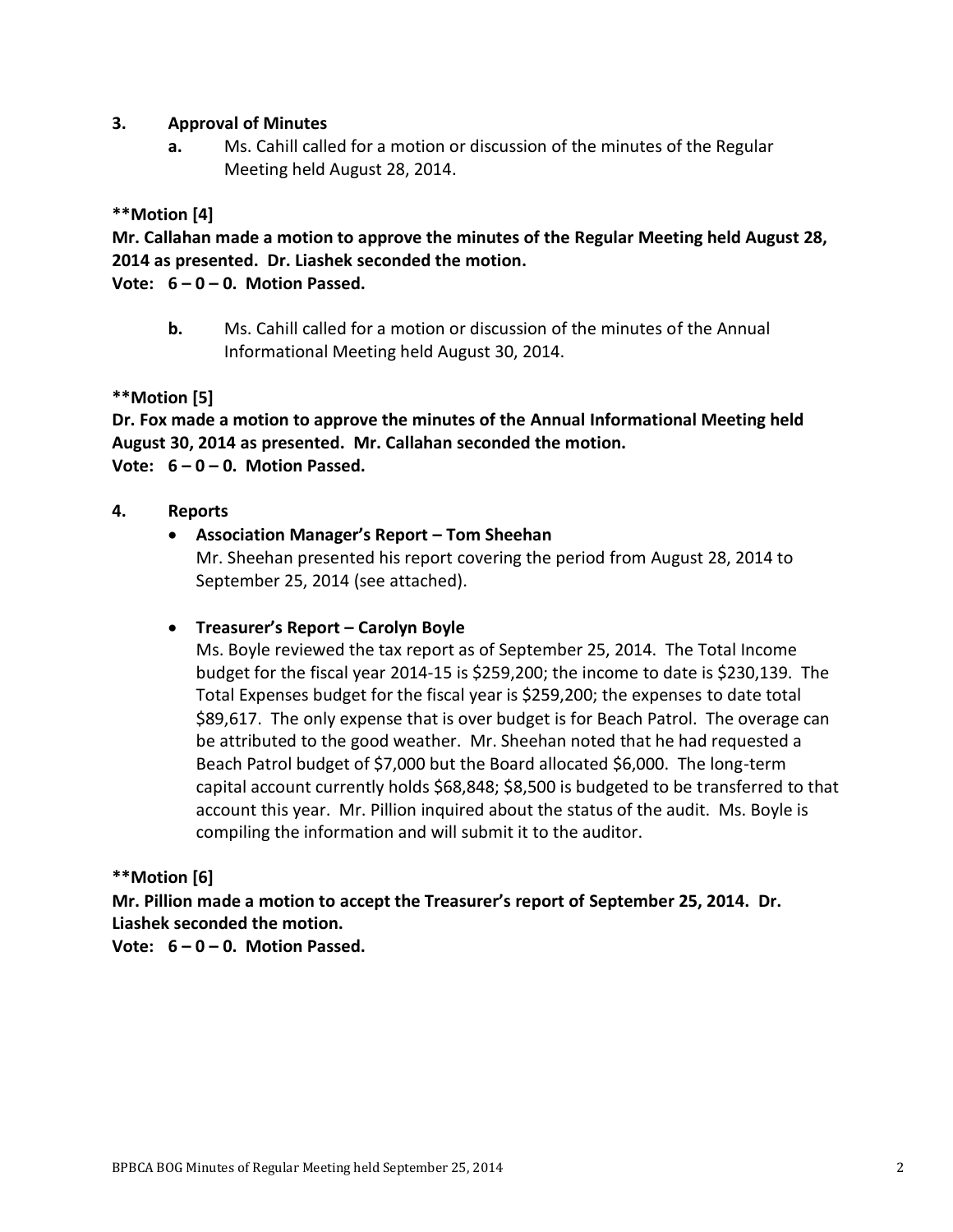# **Tax Collector – Mary Cahill for Ruth Ames**

Ms. Ames was not present at the meeting but had provided a copy of her report. The report noted that \$205,176.63 was to be collected on the 2013 Grand List; \$201,507.24 had been collected as of September 13, 2014; \$3,669.39 is outstanding. There are 17 unpaid accounts; 1 account owes 4 years and has been sent for collection. Prior year taxes plus interest, liens and miscellaneous fees total \$6,511.56.

# **\*\*Motion [7]**

**Mr. Moffett made a motion to accept the Tax Collector's report dated September 13, 2014. Dr. Fox seconded the motion.**

# **Vote: 6 – 0 – 0. Motion Passed.**

# **Chair's Report – Mary Cahill for Tom Kelly**

In Mr. Kelly's absence, Ms. Cahill provided a report. She read a letter from Ms. Ann Farley in which Ms. Farley expressed concern about two large trees on property behind Sea Crest Avenue. She and her neighbors have trimmed dead branches but they are worried that the trees may cause damage. She requested that the trees be removed. Ms. Cahill asked Mr. Sheehan to review the situation.

# **Ex Officio to Zoning – Mary Cahill**

Ms. Cahill stated that there was nothing of substance to report.

 **Ex Officio to the Zoning Board of Appeals – Tom Kelly** Mr. Kelly was not present. No report this month.

# **5. New Business**

# **a. No Smoking Policy**

Mr. Moffett noted that local beaches have policies against smoking on their beaches. He requested that a no smoking policy be instituted for the beaches and jetties. Mr. Sheehan suggested posting signs that say, "This is an alcohol and tobacco-free beach."

# **\*\*Motion [8]**

**Mr. Moffett made a motion to have a no smoking policy for all Black Point beaches and jetties. Dr. Fox seconded the motion.**

**Vote: 6 – 0 – 0. Motion Passed.**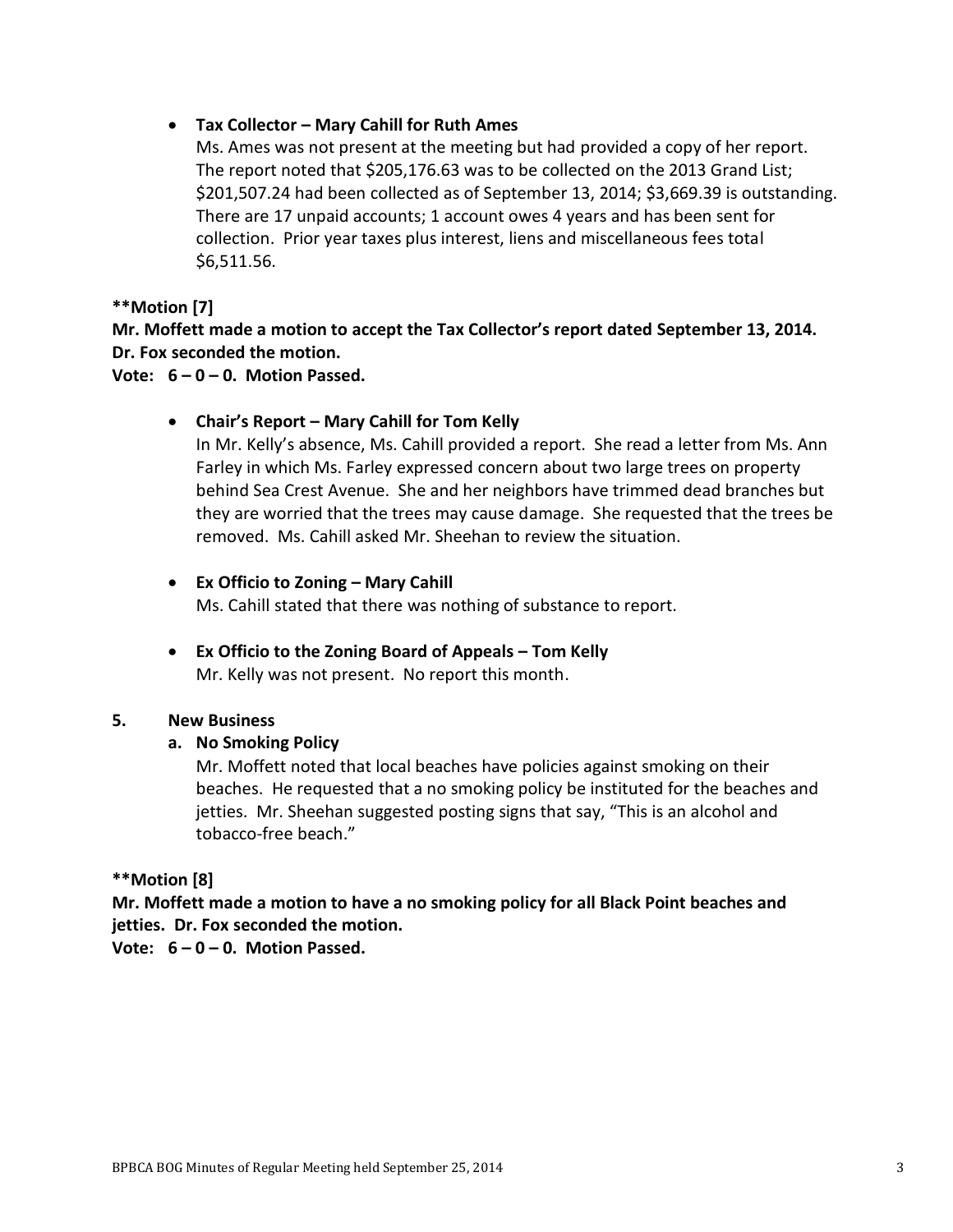### **b. Parking Tags for 2015**

The Board had passed a motion at a previous meeting changing from hanging parking tags to window stickers. The decision was made as a cost-saving measure, but Association members overwhelmingly have declared their preference for hanging parking tags.

### **\*\*Motion [9]**

**Dr. Liashek made a motion to rescind the previous decision to switch to window stickers for parking and, instead, continue to use hanging parking tags. Dr. Fox seconded the motion. Vote: 6 – 0 – 0. Motion Passed.**

> Parking tags will continue to be distributed by the Tax Collector. The Tax Collector should be contacted for replacement tags as well.

### **c. Funding for Recreation Program**

A comment was made by an Association member at the Annual Informational Meeting that the Recreation Program should receive all money raised for the Program through donations and fundraisers and the money should not go to the general fund if it is not used by December 31. The Treasurer stated that she keeps a detailed breakdown of income and expenses. She has received deposit slips for the Recreation Program for registration fees, the club fair, and one donation to the Recreation Program through the dog obedience classes. The Program has a yearly expense budget of \$2,500 and only \$799 has been spent to date. The Recreation Program Director has an Association credit card and has been given freedom to purchase whatever the Program needs. The consensus of the Board was to keep the system that is currently in place. Mr. Pillion recommended that the Board review the counselors' salaries. Mr. Callahan would like an annual report from the Recreation Director that would include the number of children who attended in each age group, the number of volunteers, the number of paid personnel and their rates, and any other significant information.

# **d. Portable Ramp at South Beach**

A request was made by an Association member at the Annual Informational Meeting that measures be taken to improve access from the jetty to the water, perhaps clearing a path daily. Another member suggested a portable ramp. While the Board members sympathize with the members' requests, they do not think raking a path to the water would be a lasting solution and a portable ramp is not feasible. However, they are open to suggestions.

#### **e. Signage at Beach Entrances**

Consistent signage stating the rules of the beaches is needed at all three beaches. Signs identical to the one at Main Beach will be placed at the Sea Breeze beach and South Beach. Now that a no smoking policy has been adopted, an additional sign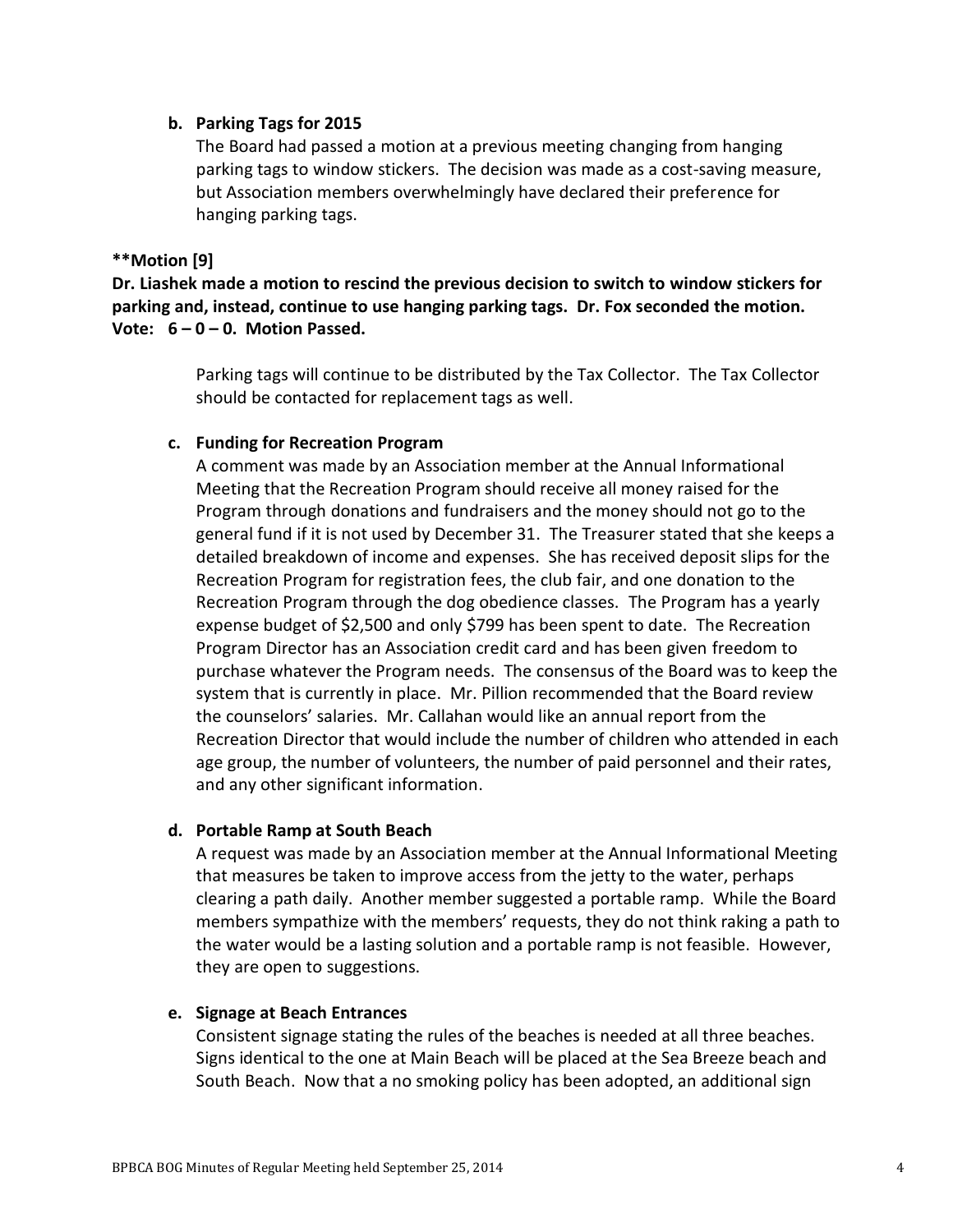saying "this is an alcohol and tobacco-free beach" will be placed on the pole beneath each large sign.

# **\*\*Motion [10]**

**Dr. Liashek made a motion to allow the Association Manager to obtain a second sign that will be placed beneath the regulations signs and will say that our beaches are alcohol and tobacco free. Dr. Fox seconded the motion.** 

**Vote: 6 – 0 – 0. Motion Passed.**

# **f. Rules and Regulations**

Dr. Liashek wants a sheet containing the rules and regulations included in every issue of the Black Pointer. He volunteered to work with the Editor of the Black Pointer to accomplish this.

# **g. Off-Season Fishing**

The Board discussed amending the fishing rules to accommodate Association members for the off season.

# **\*\*Motion [11]**

**Mr. Callahan made a motion to amend the resolution regarding fishing hours to allow offseason fishing from September 15 to May 15 for Association members and their guests. Dr. Liashek seconded the motion.** 

**Vote: 6 – 0 – 0. Motion Passed.**

# **h. 2015 BOG Meeting Schedule**

The Board discussed changing the meeting day from the fourth Thursday of the month to the fourth Friday of the month.

**\*\*Motion [12]**

**Mr. Pillion made a motion to change the Board of Governors meeting day from the fourth Thursday of the month to the fourth Friday of the month, still at 6:30 p.m., effective for the 2015 meeting schedule. Dr. Liashek seconded the motion.** 

**Vote: 5 – 1 – 0. Mr. Callahan opposed. Motion Passed.**

# **6. Old Business**

# **a. Update on Sea Spray Avenue Right of Way**

Mr. Pillion reported that the attorney has drawn up the deeds, he has received the revised maps, and he will send out the materials. He plans to have everything completed within two weeks. The Board of Governors Chair will sign on behalf of the Association.

#### **7. Communications**

Made available. Log attached.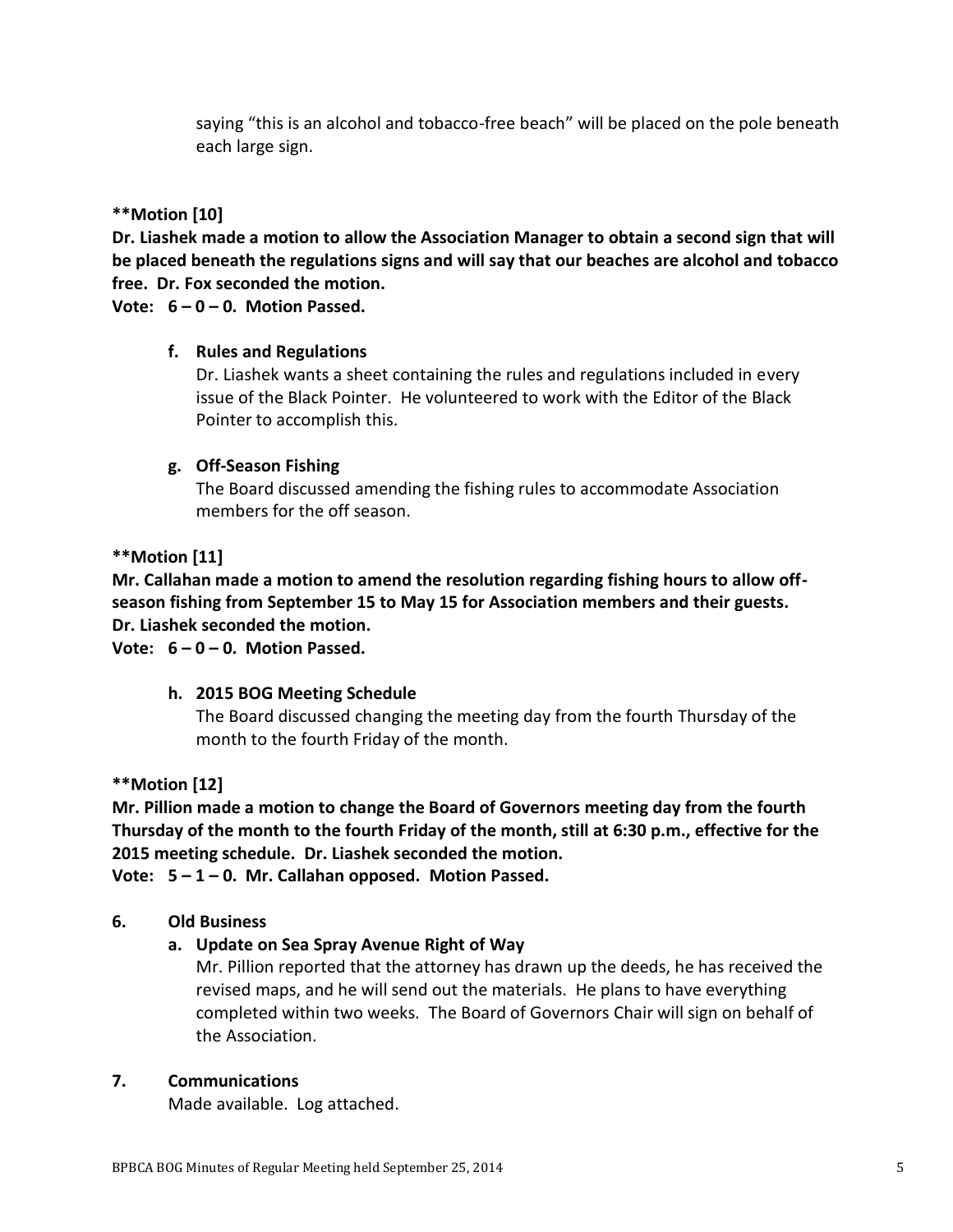#### **8. Public Comment**

Ms. Sandy Adams, Whitecap Road, commented that the fair was the only Recreation Program fundraiser this year. Last year, some mothers collected money to buy something for the volunteers, but that was not done this year.

Diane Zukowski, 36 Sunrise Avenue, suggested that the Board consider purchasing a golf cart for the Association Manager.

Jean Galati, 7 Nehantic Drive, reiterated that there was only one fundraiser for the Recreation Program this year. She is concerned that there is a miscommunication between the Board and the Director as to what he is allowed to spend. Ms. Boyle responded that she was only clarifying what is budgeted for the Program and what is received and expended by the Association. There have been stories circulated for years that craft materials need to be donated to the Recreation Program. The Recreation Program expense line always comes in under budget.

Ms. Sandy Adams, Whitecap Road, asked what the expenses were for the fair. Ms. Boyle responded that the expenses, including pizza which was sold at the fair, came to \$346.02. Concert tickets were a wash because \$300 was collected; then the Association reimbursed WH Media for \$300 for tickets sold. There were other expenses over the course of the summer, but they fell far short of the \$2,500 budgeted.

# **9. BOG Response**

Mr. Pillion recommended looking into purchasing a golf cart for the Association Manager.

Mr. Moffett and Dr. Liashek were concerned that some members may be under the impression that there is a surplus of money raised for the Recreation Program that is not attributed to the Recreation Program. There actually is no surplus of cash.

Mr. Callahan commented that to take down the trees on the property behind Sea Crest Avenue could cost a considerable amount of money. Mr. Sheehan will look into it.

# **10. Executive Session**

Mr. Sheehan asked the Board if he could discuss personnel matters with them in Executive Session.

# **\*\*Motion [13]**

**Dr. Liashek made a motion that the Board enter Executive Session at 8:40 p.m. to discuss personnel matters. Mr. Moffett seconded the motion. Vote: 6 – 0 – 0. Motion passed.**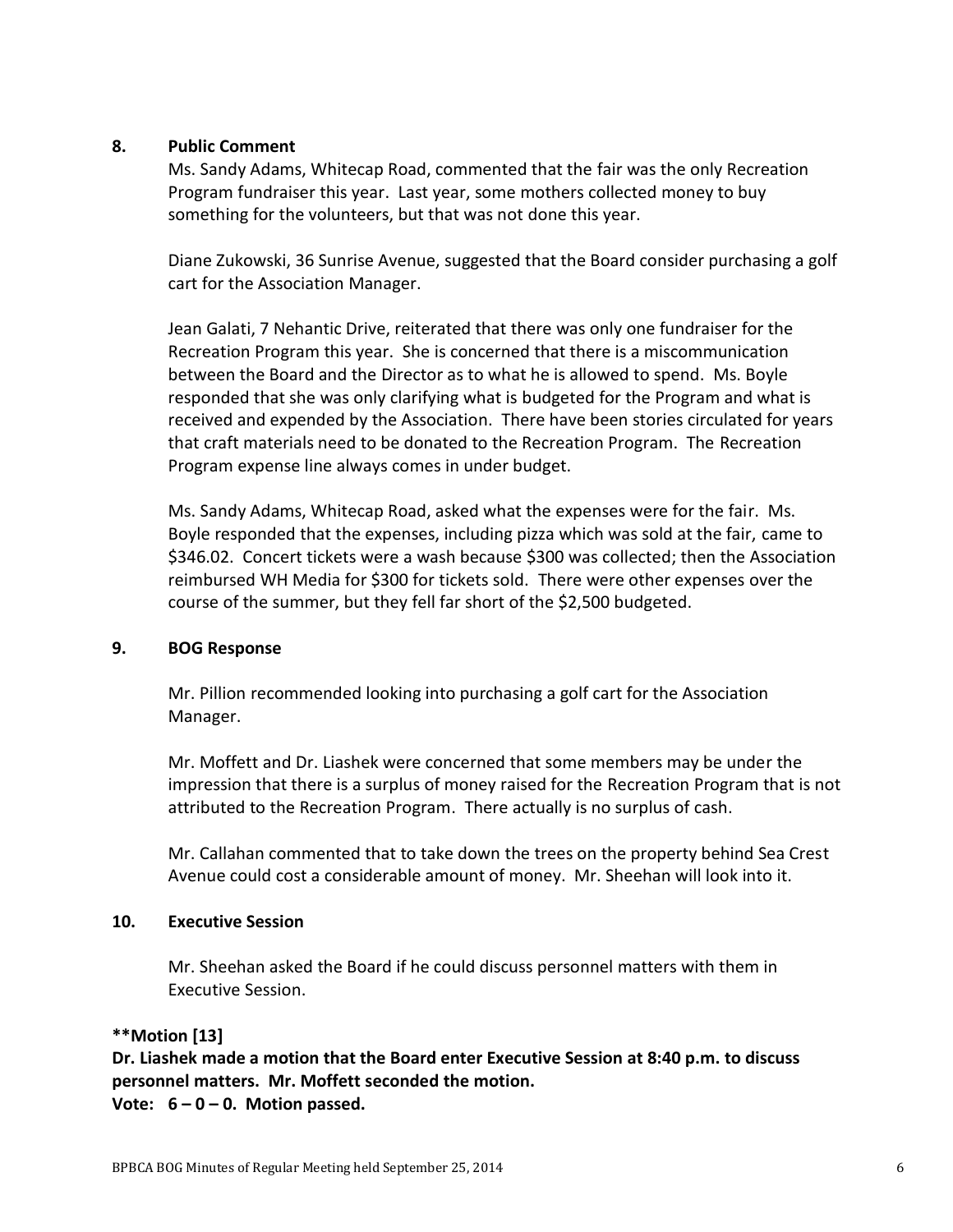**\*\*Motion [14]**

**Dr. Liashek made a motion to exit Executive Session at 8:50 p.m. and return to the Regular Meeting. Mr. Pillion seconded the motion.** 

**Vote: 6 – 0 – 0. Motion passed.**

**\*\*Motion [15]**

**Mr. Pillion recommended that Suzanne Smith, Editor of the Black Pointer, be given a bonus of \$200 for this year and be paid \$200 per issue in 2015. Mr. Pillion also suggested soliciting advertisements to supplement the cost of the Black Pointer. Mr. Callahan seconded the motion.**

**Vote: 6 – 0 – 0. Motion passed.**

**\*\*Motion [16]**

**Mr. Moffett recommended that Garrett Hickey, Director of the Recreation Program, be given a \$500 bonus for this year. Dr. Fox seconded the motion.**

**Vote: 5 – 1 – 0. Ms. Cahill opposed. Motion passed.**

#### **10. Adjournment**

There being no further business before the Board, Ms. Cahill called for a motion to adjourn.

**\*\*Motion [17]**

**Dr. Liashek made a motion that the BPBCA Board of Governors Regular Meeting of September 25, 2014 be adjourned at 8:56 p.m. Mr. Pillion seconded the motion. Vote: 6 – 0 – 0. Motion passed.**

**Respectfully submitted,**

**Cathleen Special, Secretary**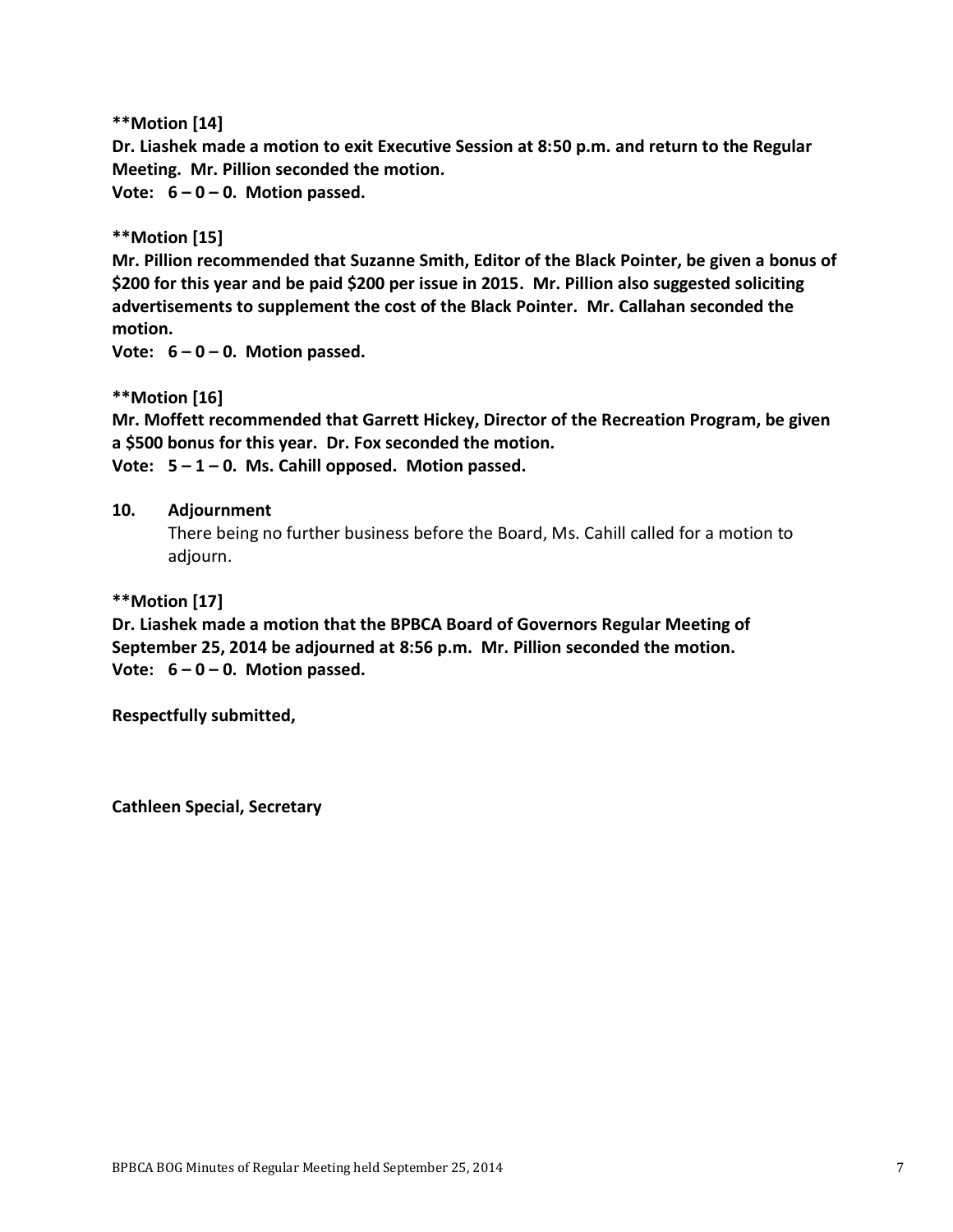# **Manager's Monthly Report**

# September 25th, 2014

- 1. All water equipment was removed and placed into storage the week of September 15th, 2014.
- 2. A Brush Hog was used for the second time this year, to clear the storage area at the top of Billow Road. I plan on landscaping this area next spring with a stone cover, which should eliminate this bi-annual expense. Will act a guere
- 3. On September 18th, Spicer Propane replaced the Oysterman propane as our supplier. Savings will be realized from this change, over a period of time. Switched from a tants to I tank # 75 savings in rental fee
- 4. Clubhouse bathroom renovations will start on October 6th, 2014. Renovations are expected to be completed by the end of October or early November.
- 5. There is additional new information from the ELPD regarding auto break-ins as of 9/22/2014.  $Q$  vacant house on Seq. View was wide open. No contact info
- 6. Kayak racks will be placed into storage on October 30th, weather permitting. Your Kayak must be removed by this date, or it will be left on the ground.
- 7. The Harvesting of sand is scheduled for mid November.
- 8. Tennis courts will close October 30th, 2014.

9. NO SMOKING ON BEACHET.

NEW SIGNS HAVE BEEN PLACED ON "HOLD" PENDING G, G, NEW SIGNS MINDLE BLESS INCREDING TO CONCORS

**Tom Sheehan Association Manager**